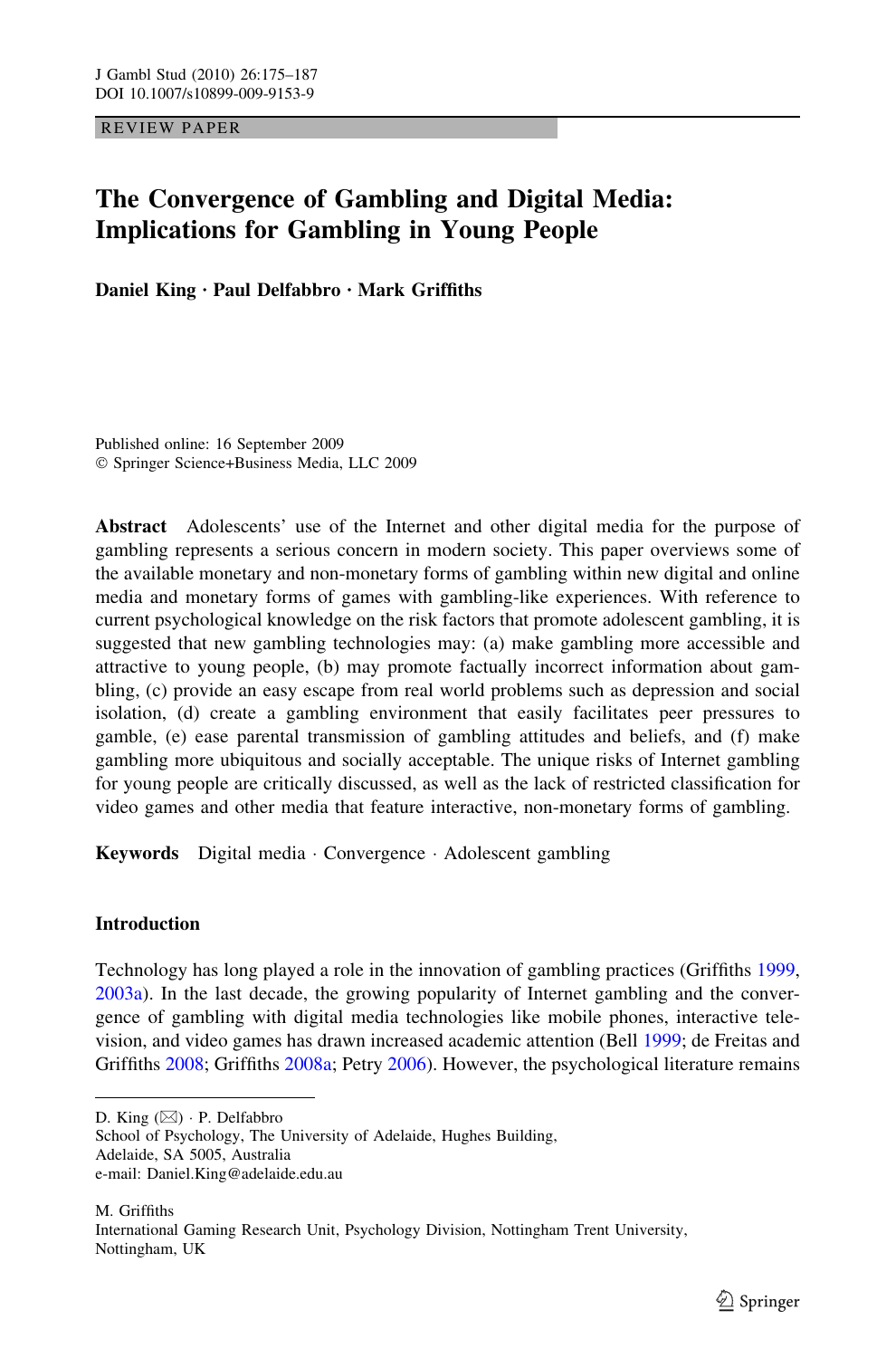relatively limited with regard to recognising these new ways in which people are able to gamble, as well as explaining how these emergent forms of gambling may influence gambling behaviour. Thus, there is currently a need to explore the potential risks that these forms of gambling may present to vulnerable segments of the gambling population, including adolescents and children.

Given the apparent social relevance of Internet gambling and gambling in different forms of digital media, the lack of theory and research is unusual, particularly as these activities involve hundreds of millions of players worldwide (Meyer et al. [2009\)](#page-12-0). It may be due in part to: (a) the rapid pace at which these technologies have been developed, released into the market, and then superseded by newer technologies, (b) the difficulty in identifying and/or studying providers and/or users of these technologies as compared to those individuals involved in traditional, brick-and-mortar gambling environments, (c) a general confusion as to whether individuals are in fact ''gambling'' (in the recognised legal and/or psychological sense of the word) within some of these emerging gambling arenas, and (d) the latency period in peer-review publication of research into the psychosocial effects of gambling on the Internet and within new media.

The aim of this paper is to critically analyse the emergence of gambling in deregulated online environments, as well as the convergence of gambling with digital media like video games. This paper has intentionally focused on the possible effects of these technologies on child and adolescent gamblers because these individuals (a) represent the potentially most vulnerable demographic group in the gambling population (Derevenksy and Gupta [2007;](#page-10-0) Griffiths and Parke [2009](#page-11-0)), (b) are highly likely to be exposed to gambling as a natural consequence of their involvement with the Internet and new media (de Freitas and Griffiths [2008\)](#page-10-0), (c) are increasingly more likely to be 'early adopters' of these new technologies (so called 'screenagers') and be more 'techno-savvy' (Griffiths [2000\)](#page-10-0) and (d) are perhaps less 'techno-phobic' than the adult population (Griffiths [2002\)](#page-10-0).

We provide a brief overview of some of the currently available forms of gambling and gambling-like activities within new digital and online media, and highlight that many of these activities are highly accessible to adolescents and children. We also review the psychological literature on the aetiology of adolescent problem gambling and examine the properties of new gambling technologies that may present greater risks and/or additional pressures for adolescents and children who gamble. In addition, we consider the lack of restricted classification for video games and other media which feature interactive, nonmonetary forms of gambling.

## Gambling, the Internet and Digital Media ''Convergence''

Gambling has entered a digital age, and this has enabled a greater number of gambling choices than ever before. It is no longer necessary for someone to visit a licensed gambling venue in order to gamble; individuals are able to connect to Internet casinos anywhere in the world using a personal computer and modem, or gamble via a mobile phone (Griffiths [2007a\)](#page-11-0), interactive television (Griffiths [2007b](#page-11-0)) and/or gamble within online video games (McMillen and Grabosky [1998\)](#page-12-0). These new gambling technologies are examples of ''convergence'', the blurring of lines of separation between categories of media due to the growing use and influence of digital electronics and high-speed broadband technology (de Freitas and Griffiths [2008\)](#page-10-0).

Adolescents are highly familiar and competent with digital technologies such as the Internet and mobile phones that makes them likely to be exposed to many kinds of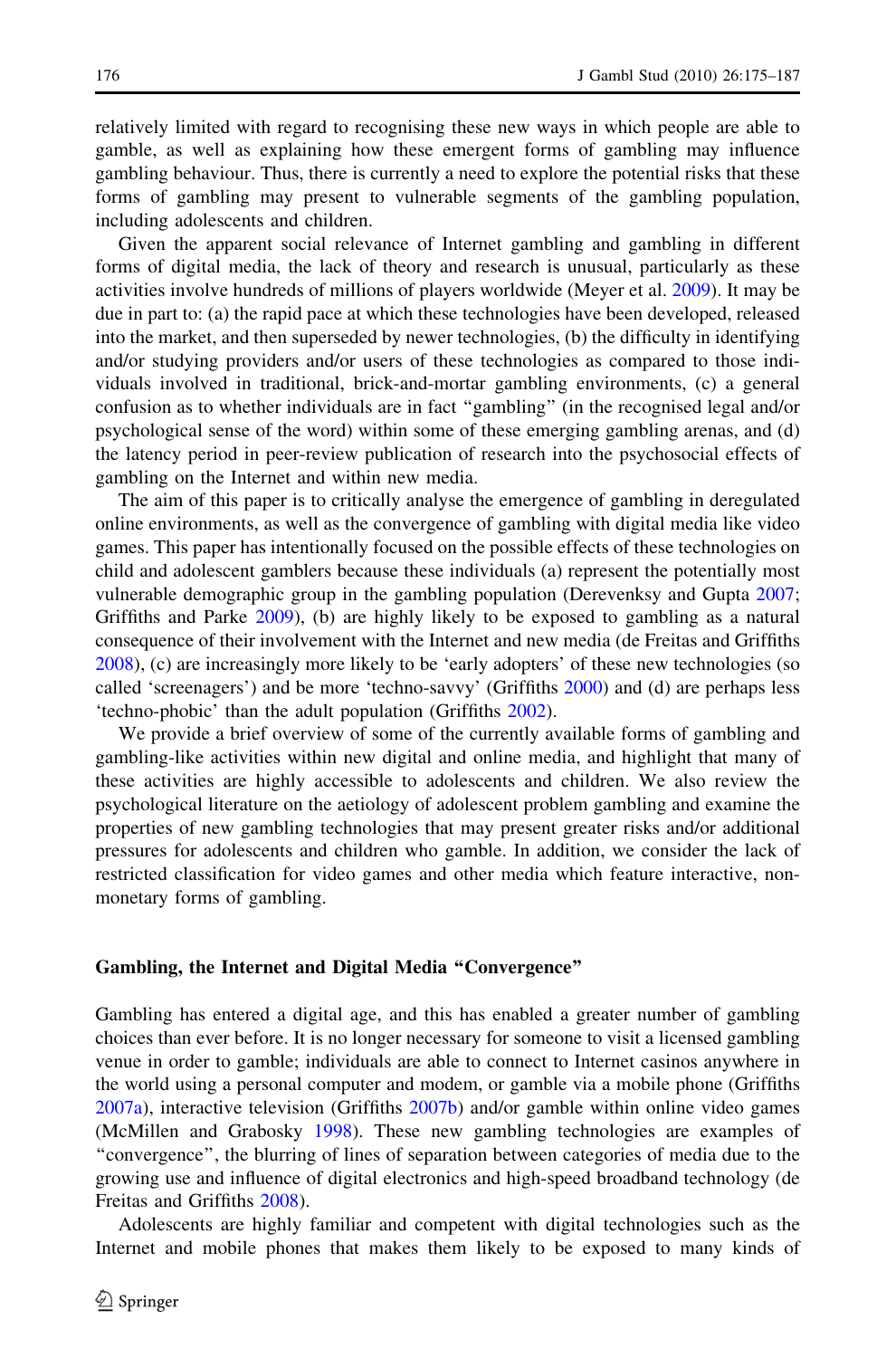gambling services. This section provides a number of examples of gambling that are available through new digital media, including both monetary and non-monetary forms of gambling. Given the nature of these technologies, this review does not claim to offer a comprehensive list of all gambling services available to users.

The risks of monetary forms of gambling for adolescents have been documented extensively in the psychological and sociological literature (e.g., Delfabbro and Thrupp [2003;](#page-10-0) Fisher [1993](#page-10-0); Griffiths [2002\)](#page-10-0). However, the potential harms of non-monetary forms of gambling for adolescents and children have received less attention. This paper will argue that these forms of gambling may be problematic for adolescents because they promote positive attitudes towards gambling, portray gambling in glamorised and/or misrepresentative ways, and that these activities are freely available and playable by adolescents and children.

# Non-Monetary Forms of Gambling

Researchers have noted many psychological, structural and situational similarities between video games and gambling slot machines (e.g., Griffiths [1999](#page-10-0), [2002](#page-10-0); Johansson and Gotestam [2004\)](#page-11-0). McBride and Derevensky's [\(2009](#page-11-0)) study of 563 adult online gamblers reported that approximately 75% of respondents reported playing gambling type games without money. However, the influence of non-monetary forms of gambling on the initiation of gambling behaviour in adolescents has received limited attention. Some theorists have suggested a link between adolescent video game playing and the adoption of gambling in later life (Brown [1989](#page-10-0); Griffiths [1999](#page-10-0)). For instance, Brown ([1989](#page-10-0)) argued that heavy involvement in video games during adolescence or childhood may create an unhealthy attachment to a gaming machine (see also Selnow's [1984](#page-12-0) notion of ''electronic friendship''), that may later develop into a pathological dependency on gambling machines in adulthood. Whilst Brown's model has not been empirically examined, there is evidence to suggest that increased exposure to gambling in a population increases the prevalence of gambling and gambling-related problems (Fisher [1993](#page-10-0); Hardoon and Derevensky [2001](#page-11-0); Abbott [2007](#page-10-0)). On the assumption that non-monetary forms of gambling may increase exposure to gambling and ''popularise'' the activity for adolescents, it is worthwhile considering some examples of non-monetary gambling within new and developing digital media.

Many contemporary video games incorporate gambling situations and games of chance into the playing experience. These gambling situations are usually optional for the player, but they are designed to entice the player to earn rewards quickly and further accelerate their progress in the game. For example, in the video game Fable 2, the player is able to participate in a number of gambling activities that are modelled on blackjack, roulette, and slot machines. The player can place wagers using the game currency (coins) and may win or lose depending on chance events. In the video game Grand Theft Auto: San Andreas, players can enter a casino and play to win virtually unlimited sums of 'in-game' money. In these examples, gambling is portrayed as fun and exciting, with the potential to ''win big'', and the activity is accompanied by sound and music effects to heighten player arousal. More importantly, these games of chance are presented within the context of a predominantly skill-based game, which may misrepresent the degree of skill required within the gambling scenario (Monaghan et al. [2008\)](#page-12-0). In addition, the in-game option that enables players to "save" and "reload" their progress at any time may act as a "safety net" and encourage a riskier approach to gambling.

Traditional casino games, such as blackjack, poker, and roulette, are also widely available as stand-alone video games. Players can download video game versions of poker,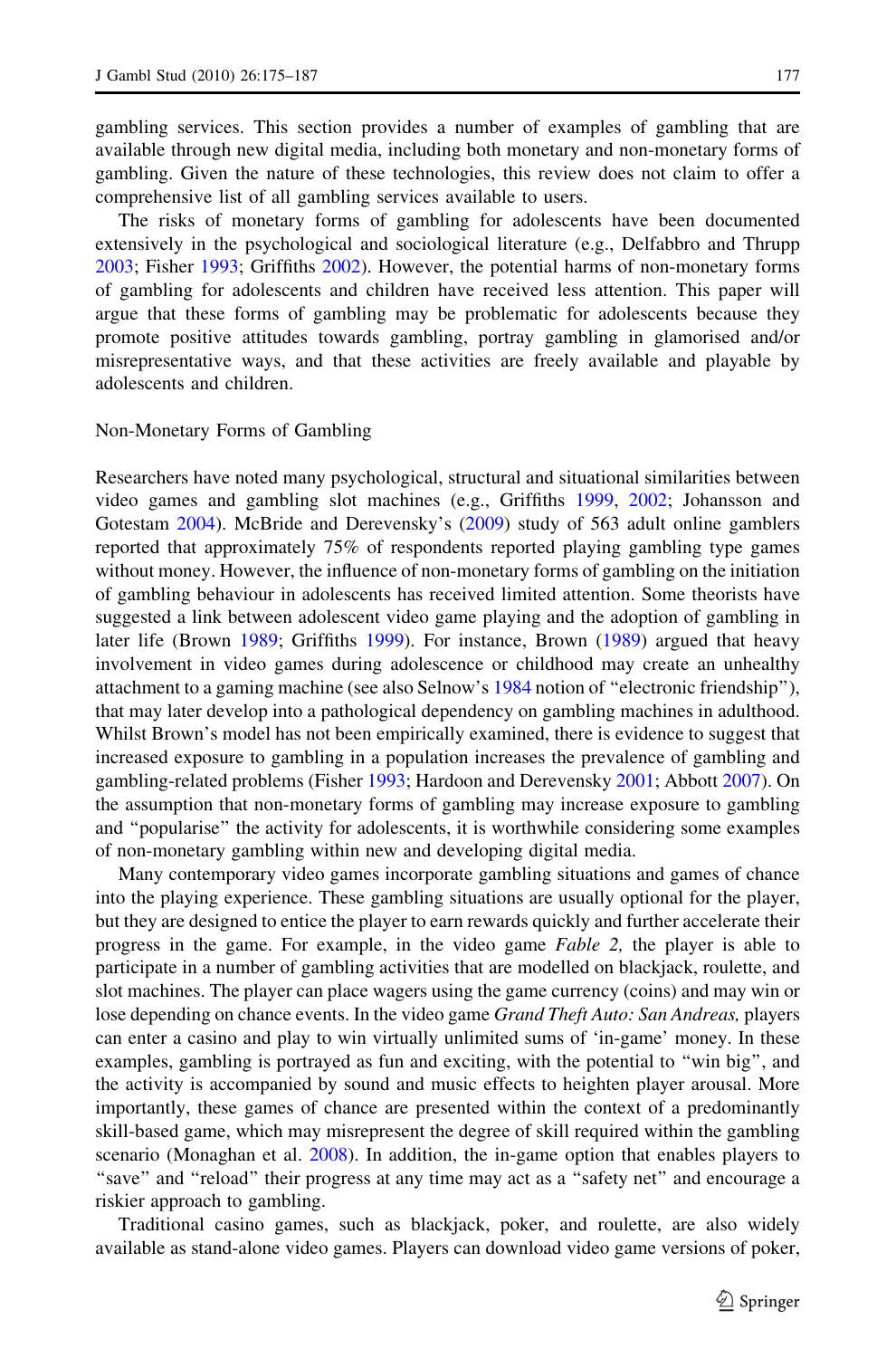blackjack and roulette to be played on a personal computer, mobile phone, or a dedicated game console (using online services such as Microsoft's *Xbox Live*), or by playing gambling "applications" on social networking sites such as Facebook. Players do not gamble using real money in these games. However, there are opportunities to win large sums of ''virtual'' money. The social nature of online play also brings associated rewards of recognition from others and beating the competition. Peer influences to gamble may be easily facilitated by the high-speed and text-rich multi-user environment of online gaming. Therefore, in these games, a novice adolescent player may become more confident and develop gambling strategies in the pursuit of greater levels of excitement and peer approval, which may lead to experimentation with monetary forms of gambling.

One of the most common non-monetary forms of gambling is when players try out gambling games in the 'demo', 'practice' or 'free play' mode in online casinos. In a recent national survey of 8,017 British adolescents (aged between 12 and 15 years of age), Griffiths and Wood [\(2007](#page-11-0)) reported that 8% admitted to gambling online and that nearly three in ten adolescents who had gambled online reported playing the free 'demo' games (29%). This study showed that, not only are teenagers engaging in non-monetary forms of gambling, but also gambling online with their own money.

More recently in the UK, Ipsos MORI ([2009\)](#page-11-0) surveyed 8,598 pupils from 201 schools about their gambling behaviour. Children were also asked about 'gambling-like experiences' which included 'play-for free' or practice modes of real gambling sites and gambling-type games for play money or points on social networking sites. Just over a quarter of adolescents had played in 'money-free mode' in the week preceding the survey, with opportunities on the social networking sites four or five times more popular than those presented on real gambling sites. Using statistical modelling, it was reported that gambling in money-free mode was the single most important predictor of whether the child had gambled for money and one of the most important predictors of children's problem gambling. However, it should be noted that this relationship is correlational and not causal.

## Monetary Forms of Gambling

At present, there are approximately 3,000 online gambling sites worldwide that enable players to gamble in traditional games of chance like poker and blackjack, as well as place bets on the outcomes of sports, racing and other events (Griffiths et al. [2009\)](#page-11-0). Recently, there has been debate as to whether some types of online games should be regarded as a form of gambling, in particular those games in which the player can win or lose points that can be transferred into real life currency. For example, in *Second Life*, an interactive virtual world used mainly for social networking, users can convert real life money into the currency of the game world. Until 2007, when anti-online gambling legislation in the U.S. banned all forms of online gambling, users could place wagers in virtual casinos in Second Life essentially using real money. Other online worlds, including those of *Project Entropia* and World of Warcraft, feature in-game currencies which can be converted at a later point in time to real world currency (Castronova [2005](#page-10-0)). This means that players can earn money by playing the game. Whilst some online worlds are restricted to adults only, there remains a problem that some adolescents can more easily bypass the age checks than those in real world casinos (Griffiths [2003a](#page-10-0)). Research has shown that adolescents can (and do) participate in online gaming because parents have paid the credit card-only subscription fees (Griffiths et al. [2004](#page-11-0)).

It is unclear whether video gaming activities that blend skill and chance elements should be strictly classified as ''gambling''. Harper [\(2007](#page-11-0)) reported that there are online video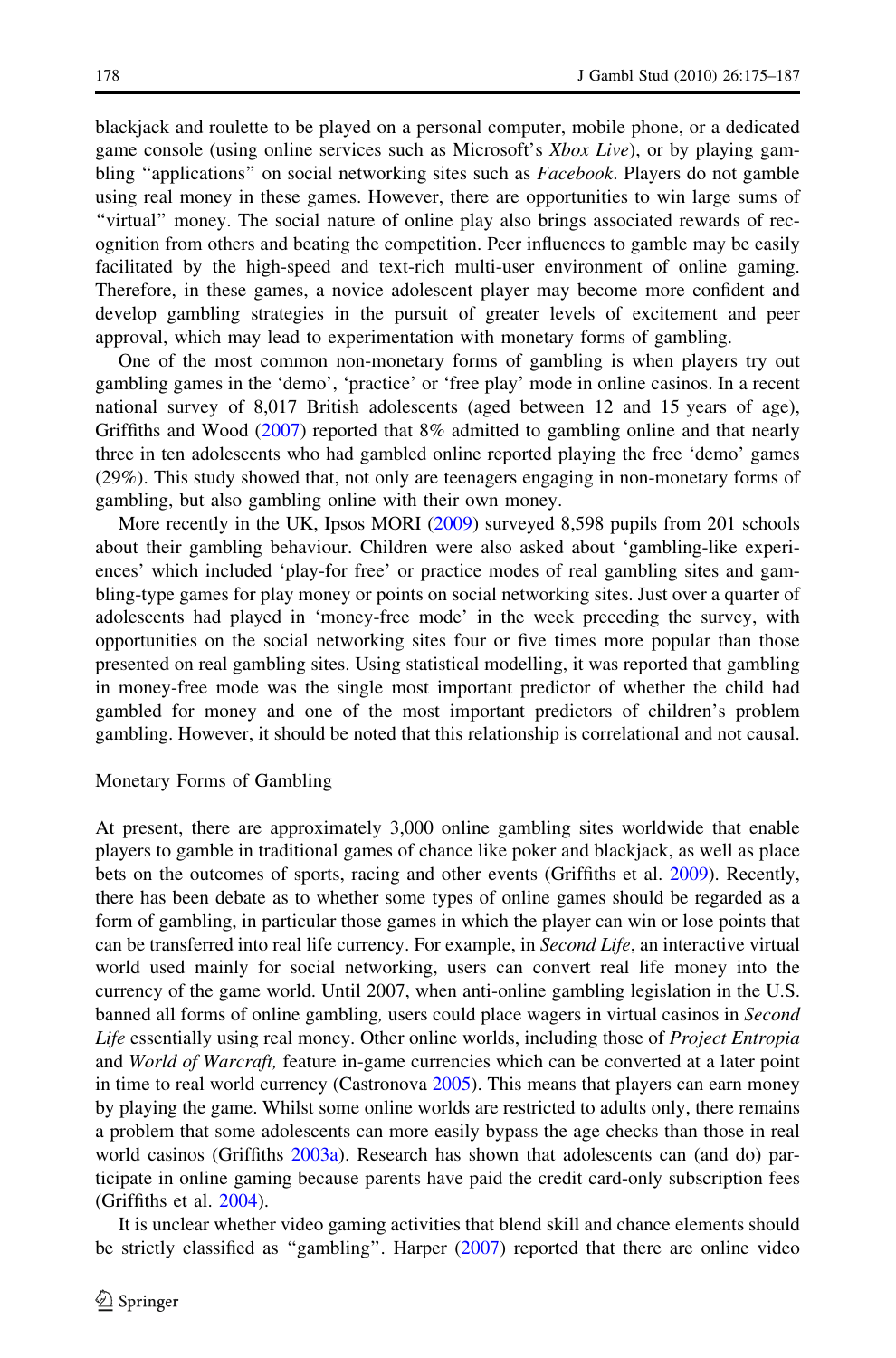game tournaments in which players are being paid ''per kill'' in the game. The fact that users can make money by playing a video game has raised concerns that these games may be a contemporary form of gambling. Griffiths [\(2008a](#page-11-0)) argued that, whilst these games are largely skill-based, there are some similarities between paid online video game sites and online poker sites. He explained that players pay a monthly subscription fee to play the game online, and in return are able to win jackpots, prizes, and awards at random intervals, regardless of the player's skill level or preferred difficulty level of the game. Additionally, some online games feature advertisements and direct links to online gambling sites that may blur the boundaries between video gaming and gambling even further (McBride and Derevensky [2009](#page-11-0)). The opportunity to win money by playing video games may be particularly attractive to adolescents, who are typically unemployed or work in low-paying casual employment.

Monetary Forms of Games with Gambling-Like Experiences

In addition to gambling and video gaming, there are new hybrid forms of entertainment and commercial activity featuring gambling-like experiences being introduced. These hybrid forms of entertainment—such as interactive television (i-TV) gaming (Griffiths, [2004](#page-10-0)) and online penny auctions—are likely have implications for children and adolescents.

Over the past few years, there has been a significant increase in the number of television shows raising revenue through the use of interactive programming in which viewers call into the show using a premium rate telephone service to either answer simple quiz questions or vote somebody out of a reality TV show like Big Brother (Griffiths [2004,](#page-10-0) [2006](#page-11-0), [2007a,](#page-11-0) [b](#page-11-0)). It could be argued that in many interactive television quizzes, viewers are participating in a lottery. For instance, viewers are typically asked to call a premium rate telephone line and asked to answer a very simple question. A winner is then chosen from all those viewers getting the correct answers. This, to all intents and purposes, is a lottery. It could also be argued that the viewer is staking money (i.e., the cost of the premium rate telephone call) on the outcome of a future event (i.e., whether they predict the correct answer). This again could be defined as a form of gambling.

It could also be argued that viewers who participate in ''through the night'' interactive quiz programming (like The Mint, Make Your Play, The Great British Quiz) may be some of the most vulnerable and susceptible. These viewers are more likely to be those who do not work and therefore be on low incomes and can least afford to participate (e.g., the young unemployed, the retired and elderly, etc.). Viewers may also be making decisions to play in a state where they are not fully alert at 3 a.m. They may also be participating because they think their chances of winning are better in the belief that there are very few other people awake at 4 a.m. In fact, this latter point highlights the fact that no-one participating has any idea what the odds are of winning.

Another gambling-like activity is participation in an online penny auction such as 'Madbid', 'Swoopo', 'Bid Boogie', 'Rapid Bargain' and 'Budson' (Griffiths [2008b](#page-11-0)). In order for a person to participate in an online penny auction, they need to place a bid in an ongoing auction. Bids can only be made in one penny increments. They can do this by (a) placing a bid by sending a text message from their mobile phone (at £1.50 a bid plus operator's costs) or (b) placing a bid through the creation of an online account where the person buys a 'bundle' of bids (at 75p to £1.40 a bid depending on how big a bundle they buy in advance). To bid by text message, a person sends a message with the code for the specific product that they want to bid on. There is no limit to how many bids that can be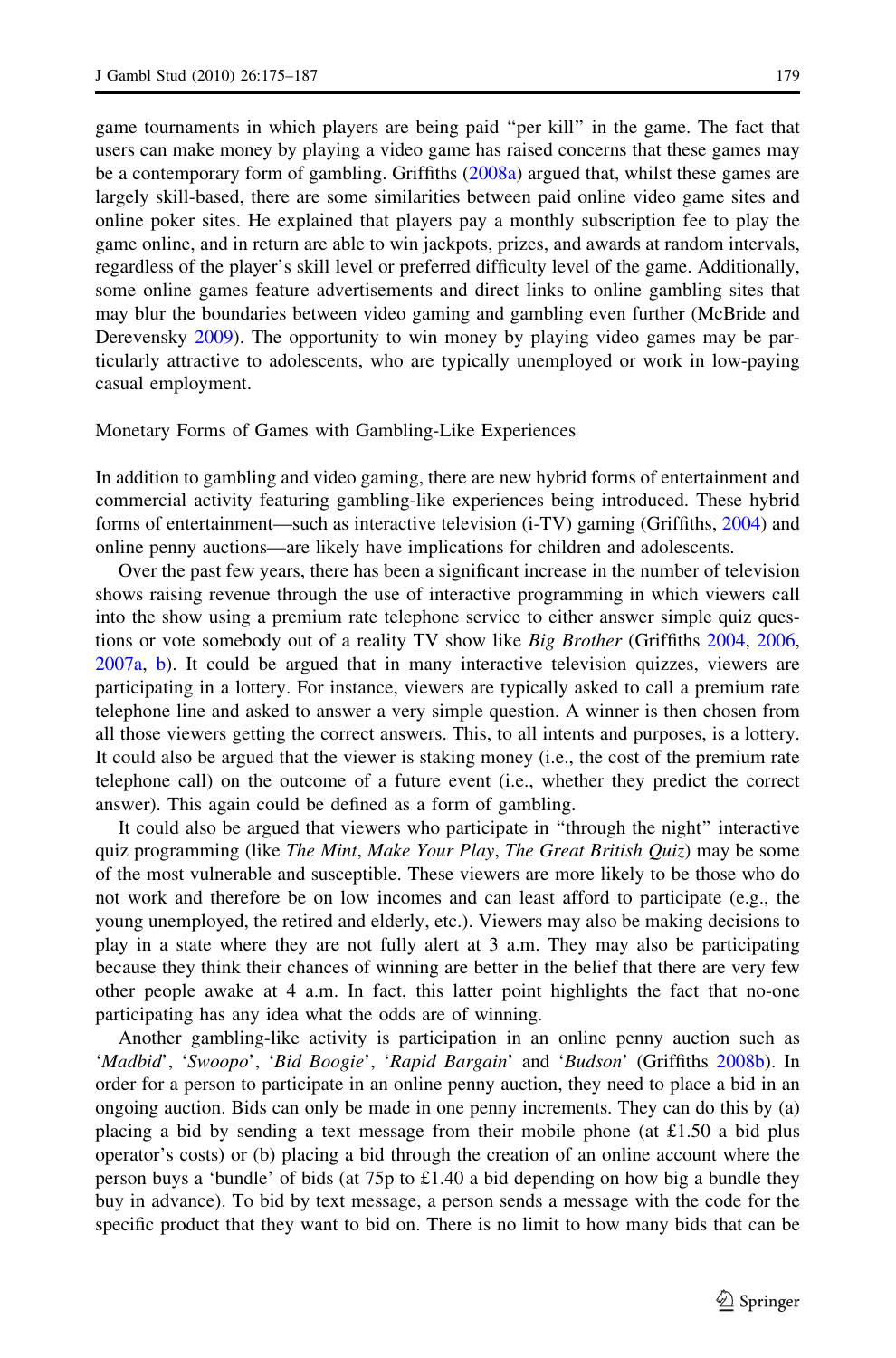submitted on the same auction product. There is also no limit on how many different products can be bid on at any one time.

For example, Griffiths ([2008b](#page-11-0)) described the instance where a *PlayStation* videogame console (retail price of £310) was won in a penny auction for £8.34. To the winner of the auction, this was won at a hugely discounted price. However, what this really meant was that there were 834 separate bids for this item all costing between 75p and £1.50 per bid (depending whether it was done online or via mobile phone). Most of the final 50 bids were made by just two individuals who—at a minimum—spent at least £30 in those final bids trying to secure the item. Although one person won the console, the other person spent a lot of money and got nothing. Rubin and Brockner [\(1975](#page-12-0)) have referred to this kind of ''waiting game'' situation as a type of gambling ''entrapment'', because it becomes increasingly difficult for the gambler to exit the gambling situation after investing a significant period of time. Psychologically, this is also known as the 'sunk cost bias' and has been reported in relation to regular lottery gambling (Griffiths and Wood [2001](#page-11-0)). As with i-TV gaming, to what extent this very new activity with gambling-like experiences is affecting the youth population is as yet undetermined but that does not mean it should not be discussed as a potential issue of concern.

## New Gambling Media and Adolescent Gambling

The gambling literature has long suggested that young people are the most vulnerable subpopulation of gamblers (Delfabbro and Thrupp [2003](#page-10-0)). Nearly two decades ago, Lesieur and Rosenthal [\(1991](#page-11-0)) reported that adolescent problem gambling prevalence rates were more than double those of adults. More recently, it has been estimated that, in Great Britain, up to 6% of adolescents report significant pathological or problem patterns of gambling (Griffiths [2009](#page-11-0)), whereas 10–15% remain at risk of the development of severe gambling problems (Hardoon and Derevenksy [2002\)](#page-11-0). Comparable prevalence rates have been reported in other industrialised countries, such as the U.S. (Shaffer and Hall [1996](#page-12-0)), Canada (Poulin [2000\)](#page-12-0) and Australia (Jackson et al. [2008\)](#page-11-0). Adolescent gambling has also been linked to other delinquent behaviours, including criminal offences (Yeoman and Griffiths [1996](#page-12-0)), illicit drug taking (Griffiths and Sutherland [1998](#page-11-0)), and alcohol abuse (Barnes et al. [1999\)](#page-10-0).

Research into adolescent gambling has made significant progress in the last decade, resulting in a number of key insights into the situational, environmental, and social contexts associated with adolescent gambling (Derevensky and Gupta [2007](#page-10-0)). It is understood that gambling is appealing for children and adolescents because it is stimulating and can alleviate painful emotional states (Jacobs [1986](#page-11-0)). These mood-altering effects may be particularly desirable during the emotionally turbulent time of puberty prior to the development of healthy, adaptive, coping skills (Gupta and Derevensky [1998](#page-11-0)). The literature has identified a number of risk factors associated with problem adolescent gambling. A selection of these factors will be discussed with regard to new gambling technologies to explain the various potential risks that they pose to adolescents. These factors are: (i) greater accessibility of gambling services in the community, (ii) involvement in gambling at an early age, (iii) experiencing a large win early in a gambling career, (iv) gambling when depressed or socially isolated, (v) peer approval and peer pressures to gamble, (vi) parental transmission of gambling attitudes and behaviours, and (vii) social acceptability of gambling. Each of these factors is briefly reviewed below.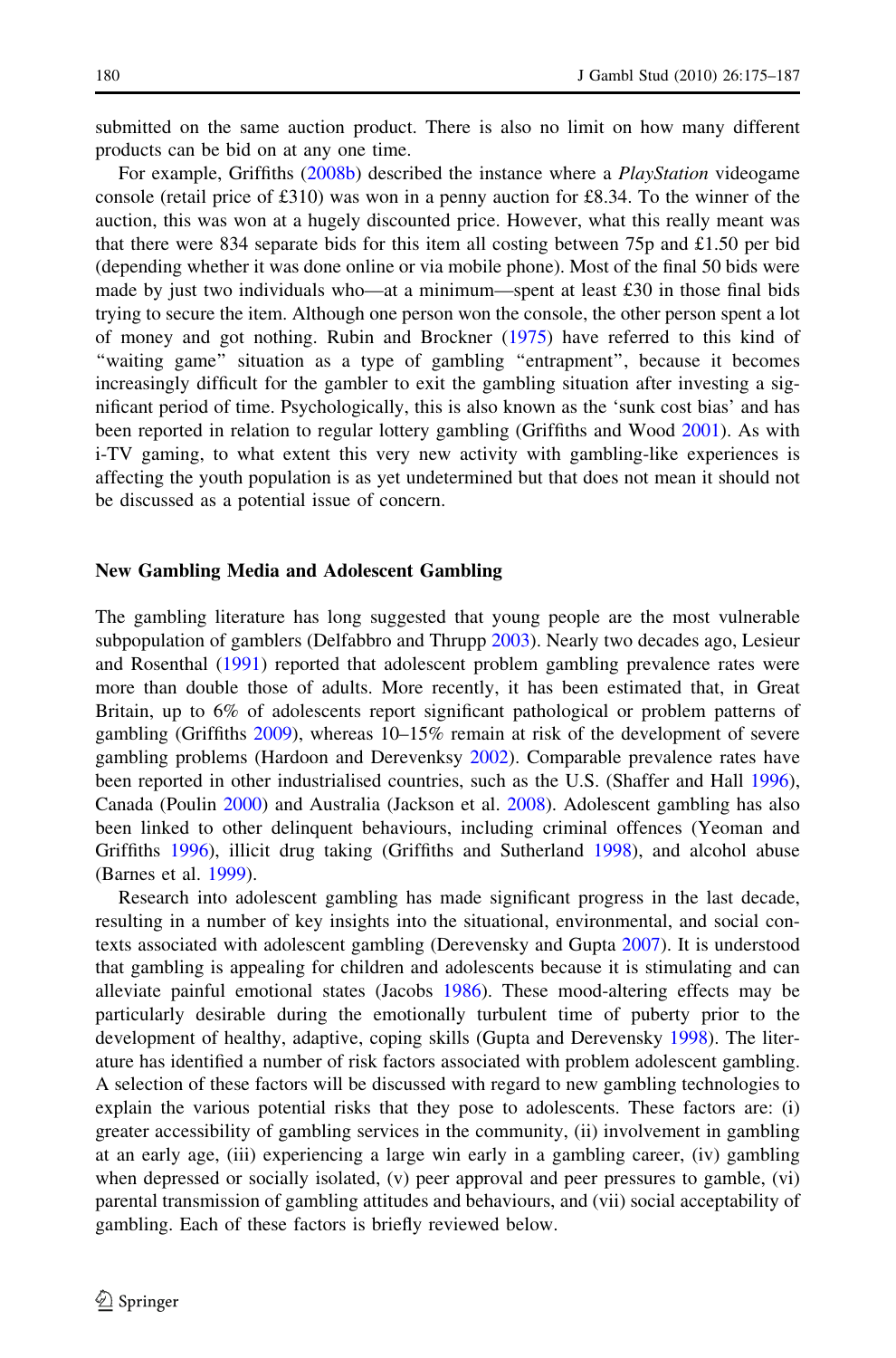New gambling media is accessible via the Internet on a personal computer and other digital devices, presenting a large variety of gambling options to adolescents. Whilst online gambling activities are intended for adults only, the adequacy of age verification measures to ensure younger players do not enter the sites illegally has been questioned (Griffiths [2003a\)](#page-10-0). As mentioned earlier, many gambling websites have ''free play'' sections that adolescents are able to access and learn more about gambling. Gambling-like content can also be accessed in various non-monetary forms on mobile phones, video games, social networking sites, and interactive television. This makes gambling a more visible, attractive, and ubiquitous activity to adolescents. The broad accessibility of gambling also makes self-exclusion from gambling more difficult for vulnerable individuals and problem users.

# Involvement in Gambling at an Early Age

Gambling in early childhood has been linked to problem patterns of gambling in later life (Griffiths [2003b;](#page-10-0) Hardoon and Derevensky [2001\)](#page-11-0). It has been reported that adolescent probable pathological gamblers typically begin to gamble at the age of 9 or 10 years (Gupta and Derevenksy [1998](#page-11-0); Griffiths [2002\)](#page-10-0). Unfortunately, due to the convergence of gambling with new digital media, there are few restrictions on what age children and adolescents are able to access gambling content. For example, many video games include games modelled on gambling games of chance, like poker and roulette. These gambling games may be problematic for adolescents because (a) they closely resemble the visual presentation and interactivity (and therefore ''fun'') of video games to the point where they are virtually indistinguishable, (b) the notions of skill and luck are likely to be confused by children when gambling is presented in the context of a predominantly skill-based video game, (c) they 'normalise' gambling behaviour as a legitimate activity that children and adolescents can engage in (rather than being an adult leisure activity), and (d) they may positively socially condition children and adolescents, thus promoting and facilitating highly unrealistic notions and/or positive attitudes toward gambling.

Experiencing a Large Win Early in a Gambling Career

Problem gamblers often report an experience of ''winning big'' or ''hitting the jackpot'' early in their gambling careers. It is thought that many problem gamblers are motivated by the desire to ''relive'' this winning experience (Griffiths and Wood [2000](#page-11-0)). New gambling media has the potential to exploit novice gamblers such as adolescents by artificially creating a situation in which the player experiences an early big win. For instance, Sevigny et al. ([2005\)](#page-12-0) examined 117 online roulette sites and reported that 39% of sites provided inflated payout rates during the ''demo'' session of play, creating the impression that the game is highly profitable.

Once the player exits the trial period and plays with real money, the payout rates significantly decrease. In addition, some websites employ ''pop-ups'' or banner messages to promote false beliefs about notions of chance and randomness, by misrepresenting a person's chance of winning a prize or depicting winning as the most probable outcome of gambling. These practices may be considered unethical to all types of players, but it should be stressed that adolescent gamblers may be more susceptible to being misled by (a) the inflated payout rate of the trial game and the implied message that their ''good luck'' will continue in the monetary version of the game, and (b) the factually incorrect and statistically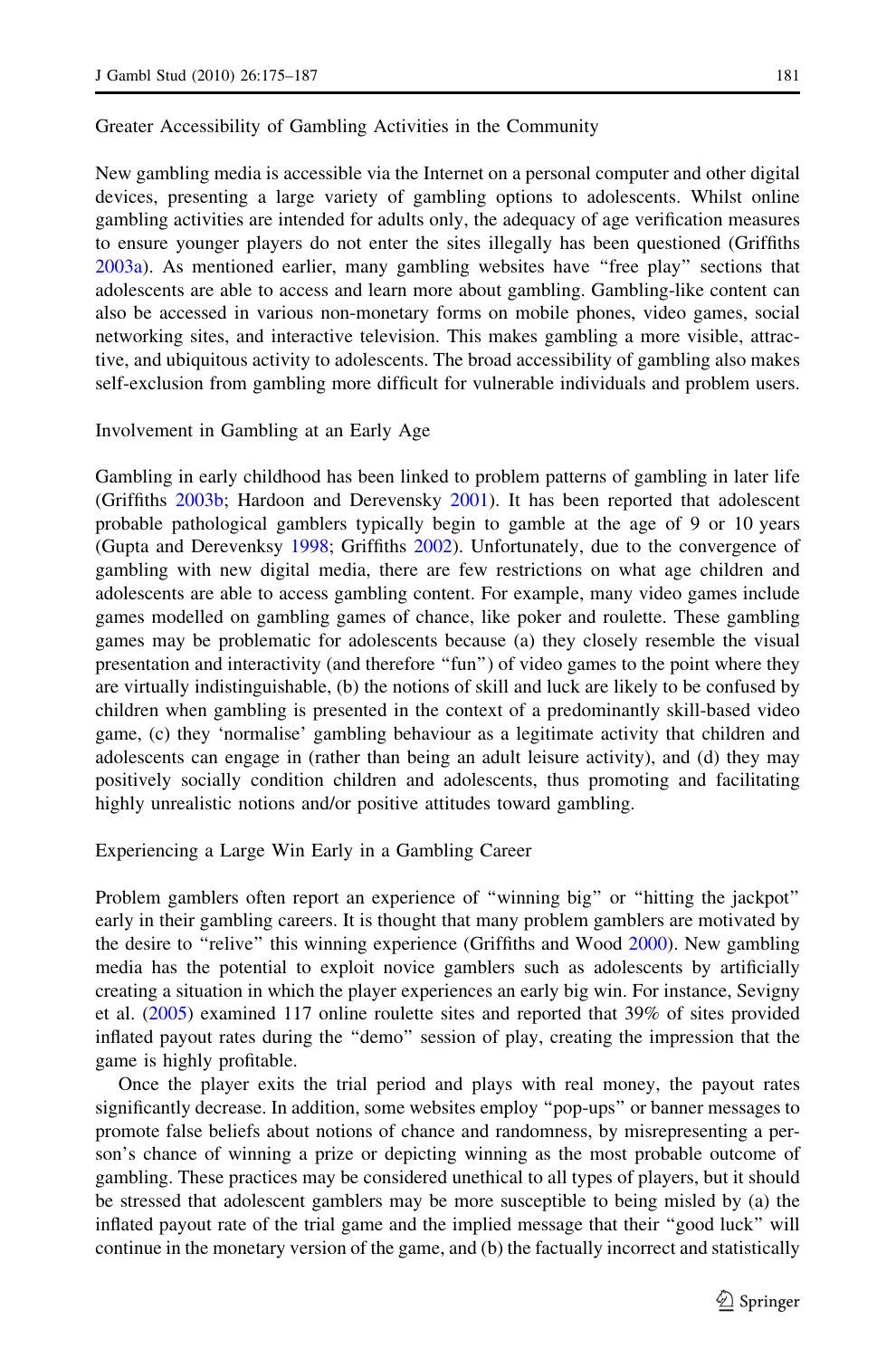flawed advertising messages that promote erroneous beliefs and cognitive distortions regarding gambling odds and the nature of chance events (Griffiths [2005\)](#page-10-0).

# Gambling When Depressed or Socially Isolated

Many adolescents who engage in problematic gambling behaviour report gambling to escape real life problems, such as emotional issues and social isolation (Gupta and Derevensky [2008\)](#page-11-0). It is possible that adolescents who gamble using the Internet may experience additional problems due to the nature of the medium. Griffiths ([1999\)](#page-10-0) has stated that the Internet is characterised by (amongst other things) asociability, anonymity, disinhibition, immersion and stimulation. In other words, the Internet enables a unique context for adolescents, a place where they can gamble alone, take on a new identity that is unrelated to their real world self, and become immersed in a stimulating, interactive virtual world. Some studies have found that excessive Internet use is often associated with social isolation and depression (Moody [2001;](#page-12-0) Young and Rogers [1998\)](#page-12-0). This suggests that adolescents who gamble online may be reinforcing the very problems that they are attempting to avoid.

# Peer Approval and Peer Pressures to Gamble

Social learning theory states that people learn behaviours by imitating others and receiving associated rewards for doing so (Bandura [1977\)](#page-10-0). The theory has proven useful by explaining how adolescents can become involved in gambling by imitating parents and peers. Survey research has shown that 40% of adolescents participated in gambling activities because their friends were engaged in similar practices (Hardoon and Derevensky [2001\)](#page-11-0). New gambling technologies facilitate peer approval and pressures to gamble in a number of ways. On Internet gambling sites, there are structural features that make the experience of gambling socially inclusive and highly competitive. For example, onscreen displays enable the player to see who is currently gambling online and access options to interact using voice-based and text-based messaging. There are also features that track significant player winnings and report these to other players to give the impression that players are constantly winning that may encourage the player to keep gambling because the next win may be "right around the corner". The online environment also allows adolescents to interact with older, experienced gamblers with relative ease.

# Parental Transmission of Gambling Attitudes and Behaviours

It is thought that gambling parents ''transmit'' their gambling attitudes and habits to their children (Delfabbro and Thrupp [2003;](#page-10-0) Jacobs et al. [1989](#page-11-0); Wood and Griffiths [2004](#page-12-0)). Presumably, the more frequently a parent gambles in the presence of a child, the more likely it is that the child will adopt gambling behaviours. Griffiths and Wood ([2000\)](#page-11-0) and Griffiths and Parke [\(2002](#page-11-0)) have argued that parental transmission of gambling may be assisted by the social trend called "cocooning" (i.e., the tendency for families to spend available leisure time inside the family home using electronic entertainment). The emergence of gambling within new technologies in the family home enables parents to not only gamble in the presence of their children but also to make gambling a potential family activity. This may greatly increase the likelihood that parents' gambling attitudes and beliefs about gambling will be transmitted to their children (Griffiths and Parke [2002](#page-11-0)). A recent British adolescent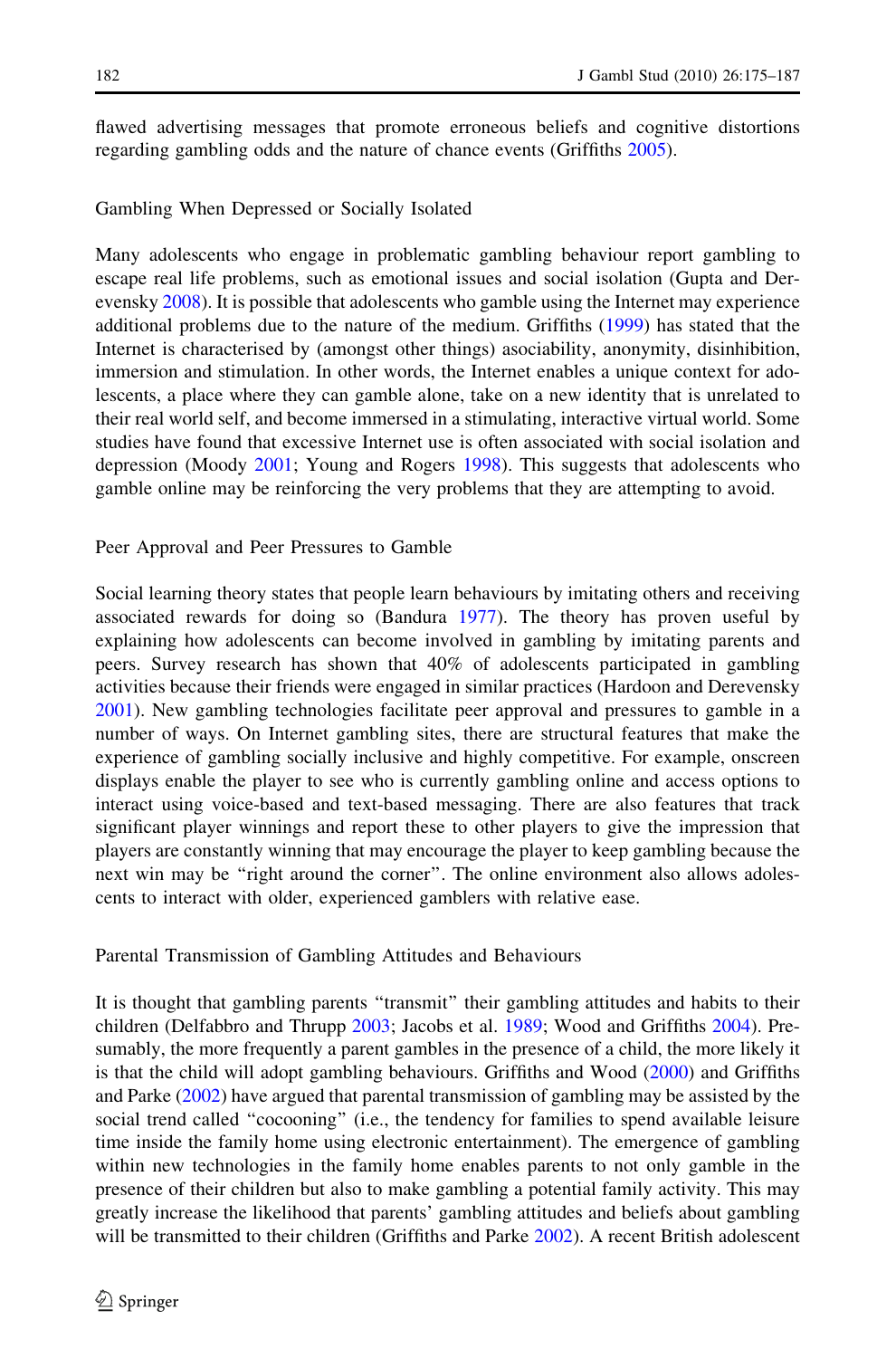gambling survey found empirical evidence for this with 16% of adolescents who gambled online playing along with their parents (Griffiths and Wood [2007](#page-11-0)).

Social Acceptability of Gambling

Gambling is highly socially acceptable, even considered to be a part of many countries' cultural identity (McMillen and Grabosky [1998\)](#page-12-0). Gambling is widely accepted in large part because the activity is legalised and taxed by the government, it is advertised widely and easily accessible for nearly anyone, and often found in places that are glamorous and exciting. Surveys of parental attitudes to gambling show that 80–90% of parents do not appear to be concerned over their children's gambling behaviour and view gambling as a good social family activity (Ladouceur and Mireault [1988;](#page-11-0) Ladouceur et al. [2001](#page-11-0)). This has created a general difficulty in reconciling the opposing views that gambling represents both a social ill and a national pastime. As Gupta and Derevensky ([1998\)](#page-11-0) have stated, gambling is the ''only addictive activity that youngsters are exposed to on a daily basis that is not counterbalanced by negative parental attitudes'' (p. 341). As gambling becomes increasingly present within new and developing forms of electronic entertainment, it will become harder for legislators to identify and distinguish those forms of gambling which should be legally restricted.

#### The Risks of Online Gambling

Online gambling has been reported to pose various risks to pathological gamblers and individuals who experience problems with gambling. Griffiths ([2003a\)](#page-10-0) stated that Internet gambling is characterised by greater accessibility and convenience, as gambling websites can be accessed from any Internet-enabled computer at any time of the day, all year round. Internet gambling is also more anonymous and asocial than traditional casinos, because online play enables a gambler to escape the shame and embarrassment of gambling losses and avoid being seen by others as a ''problem'' gambler.

Furthermore, an Internet gambler is able to incur losses at a faster rate due to the rapid pace of online gambling games. For example, online slot machines often feature a faster ''reel spin'' (i.e., higher event frequency), which enables the gambler to place more wagers (and typically lose more money) in a given time period. With respect to adolescent gambling, one of the major problems with Internet gambling is the difficulty in ensuring that adolescents do not access gambling websites in the home using the credit card of another family member such as a parent or older sibling (Griffiths and Wood [2000](#page-11-0)). Furthermore, there are some bank cards (such as *Electron* or *Solo* cards) that children as young as 12 years old can legally use (Smeaton and Griffiths [2004](#page-12-0)).

It has been reported that many adolescents who gamble commonly access the ''free play'' sections of online gambling sites (Derevensky and Gupta 2007; Griffiths and Wood [2007;](#page-11-0) Ipsos MORI [2009\)](#page-11-0). Given the vulnerability of this subpopulation, the issue of social responsibility in Internet gambling is of great relevance.

A study by Smeaton and Griffiths ([2004\)](#page-12-0) examined the social responsibility practices of 30 U.K. online gambling sites. The researchers concluded that very few sites were engaged in socially responsible practices. The main findings indicated that: only half of the gaming operators did an initial age check of the player (15 out of 30); almost two-thirds did an age verification check of the player (19 out of 30); only a small minority did a credit check on the player (4 out of 30); most had credit limits for the players (27/30 had a maximum or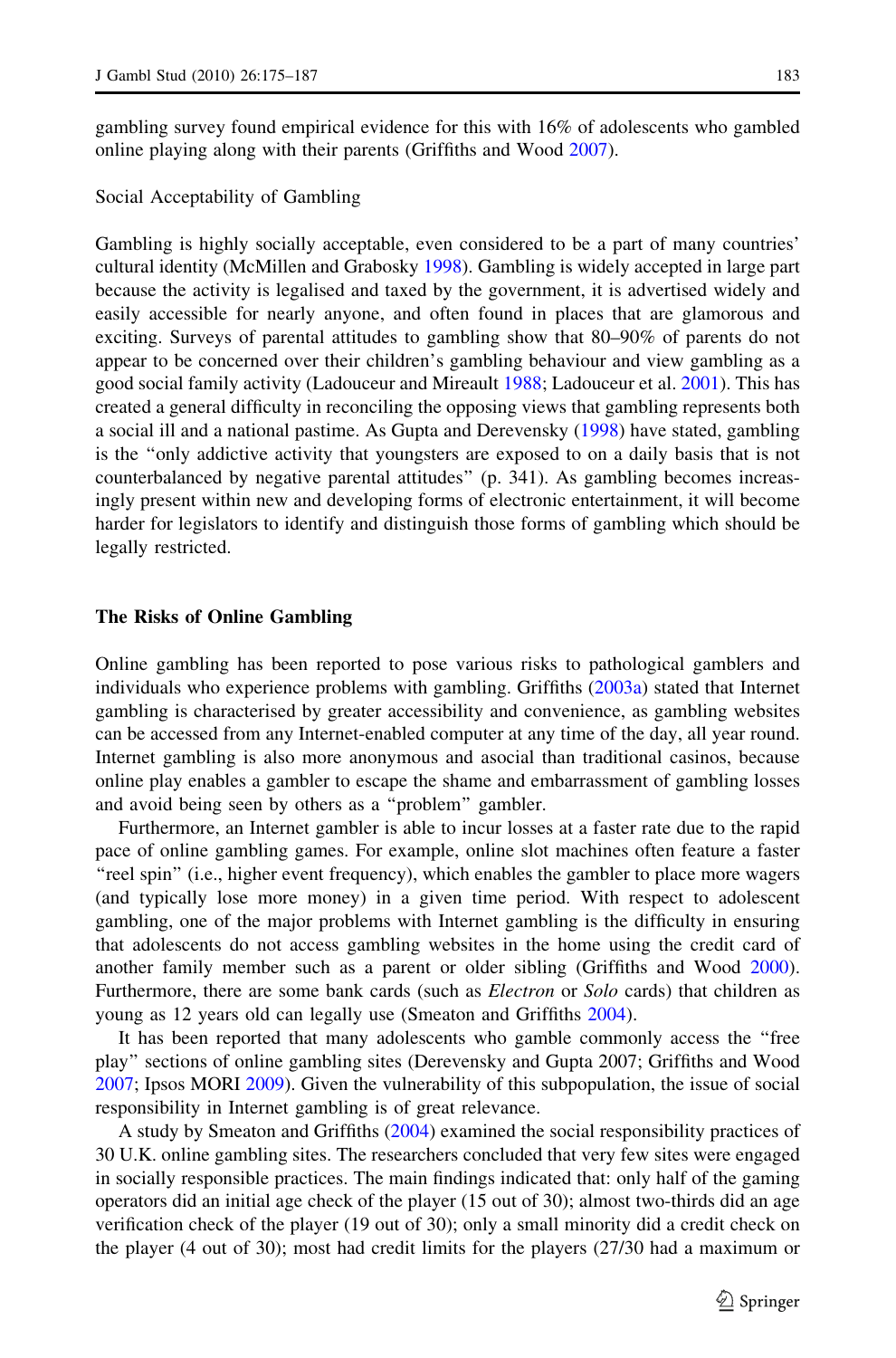minimum limit; only a small minority made reference to controlled gambling (4 out of 30); only a small minority made a link to helping organisations and/or self-help groups? (4 out of 30); a third showed some evidence of social responsibility practices (10 out of 30); only one operator had a facility for gamblers who wanted to exclude themselves (1 out of 30); just over one-third had a facility to instantly exit during gambling (11 out of 30); one-third had a built-in pause and confirmation facility (10 out of 30); only one-sixth gave no encouragement to continue gambling (5 out of 30; most on border); and two-thirds gave players easy access to their account balance (20 out of 30). Of these factors, it may be speculated that the lack of age checking and poor credit card handling practices are the most significant problems for adolescent gambling. Inadequate age checks in particular have been shown to facilitate deception tactics in adolescent problem gambling (Poulin [2000\)](#page-12-0). However, a recent review by Griffiths and Parke (in press) noted that many online gaming companies were improving in the area of age verification and prohibiting minors from gambling online.

## Classification of Gambling Content in Video Games

Another important issue that has received minimal attention is whether video games which feature gambling content (i.e., non-monetary gambling) should be classified as suitable for adolescents and children. Rich [\(2007](#page-12-0)) states that in the U.S., video game ratings are neither based in science nor assigned by child development experts; rather, an industry body provides classifications that are based mainly on dominant public opinion. For example, video games which feature graphic violence, sexual references and coarse language are given restricted classifications to prevent their sale to young people. However, gambling content is usually overlooked. For example, recent video game versions of gambling games, such as Video Poker & Blackjack, World Series Poker, and World Championship Blackjack, are deemed by the Entertainment Software Rating Board (ESRB) as suitable for either "everyone" or "teen" audiences. In contrast, video games that feature depictions of alcohol and cigarette use, activities which are socially accepted and ''addictive'' like gambling, are given more restricted classification (Thompson et al. [2006](#page-12-0)).

In Australia, the Office of Film and Literature Classification (OLFC) follows guidelines which state that minors should be protected from material likely to harm or disturb them. Further, the OFLC acknowledges the need to take account of ''community concerns'' including depictions that condone or incite violence, particularly sexual violence, and the portrayal of persons in a demeaning manner. Despite gambling research that shows that gambling is likely to harm adolescents at a much greater rate than adults, gambling references and gambling content are not specifically referred to within the guidelines.

#### Summary

The vulnerability of young people places them at greater risk of problematic involvement in gambling. The introduction of gambling on the Internet and multiple forms of digital media has undoubtedly presented a number of risks for adolescents and children who gamble. However, the literature on this topic is relatively limited with regard to explaining how and to what extent adolescent gamblers have become involved in these new forms of gambling, and whether there are any risks associated with young people's involvement in non-monetary forms of gambling such as video games. Future research is needed to study the impact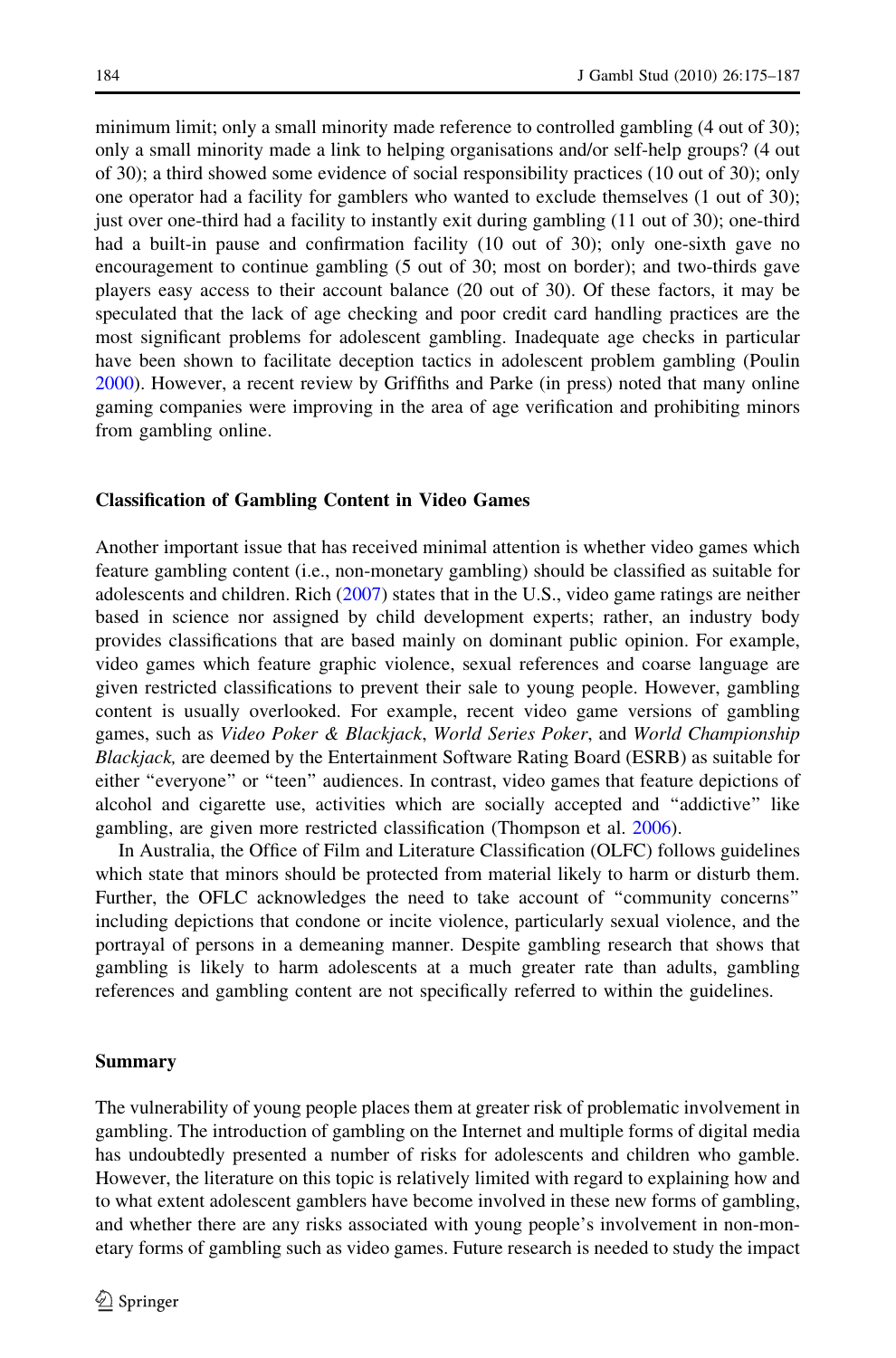<span id="page-10-0"></span>of these new technologies on adolescent development, particularly with regard to both the psychological and neurophysiological effects of these emergent forms of gambling.

There is also a variety of complex legal protection issues associated with new gambling technology, such as the adequacy of age checking and credit card security measures in online casinos. These issues directly affect adolescent gambling practices and deserve further debate and empirical research. Future research can aid governments in devising relevant and pragmatic social policy responses to the problem of adolescent online gambling. These responses may involve various strategies, including monitoring gambling advertising on the Internet and examining how these messages may affect youth, developing a research agenda focussed on adolescent online gambling, and supporting health authorities in their campaigns to reduce the adoption and maintenance of gambling behaviour among adolescents. Ultimately, legislators and policy makers are the ones who decide to what extent young people should be protected from potentially harmful activities like interactive online gambling, and to impose measures that do not compromise the consensual experiences of gambling adults.

# References

- Abbott, M. W. (2007). Situational factors that affect gambling behavior. In G. Smith, D. Hodgins, & R. Williams (Eds.), Research and measurement issues in gambling studies (pp. 251–278). New York: Elsevier.
- Bandura, A. (1977). Social learning theory. New York: General Learning Press.
- Barnes, G. M., Welte, J. W., Hoffman, J. H., & Dincheff, B. A. (1999). Gambling and alcohol use among youth: Influences of demographic, socialization, and individual factors. Addictive Behaviors, 24, 749–767.
- Bell, T. W. (1999). Internet gambling: Popular, inexorable, and (eventually) legal. Policy Analysis No. 336. Washington, DC: Cato Institute.
- Brown, R. I. F. (1989). Gaming, gambling, risk-taking, addictions and a developmental model of a pathology of man-machine relationships. In J. Klabberg, D. Croowell, H. de Jong, & W. Scheper (Eds.), Simulation gaming. Oxford: Pergamon Press.
- Castronova, E. (2005). Synthetic worlds: The business and culture of online games. Chicago: The University of Chicago Press.
- de Freitas, S., & Griffiths, M. D. (2008). The convergence of gaming practices with other media forms: What potential for learning? A review of the literature. *Learning, Media and Technology, 33*, 11–20.
- Delfabbro, P. H., & Thrupp, L. (2003). The social determinants of youth gambling in South Australian adolescents. Journal of Adolescence, 26, 313–330.
- Derevenksy, J., & Gupta, R. (2007). Internet gambling amongst adolescents: A growing concern. International Journal of Mental Health and Addiction, 5, 93–101.
- Fisher, S. (1993). Gambling and pathological gambling in adolescents. Journal of Gambling Studies, 9, 277–288.
- Griffiths, M. D. (1999). Gambling technologies: Prospects for problem gambling. Journal of Gambling Studies, 1, 265–283.
- Griffiths, M. D. (2000). Parents are right to worry about screenagers. The Sunday Post, May 7, 30–31.
- Griffiths, M. D. (2002). *Gambling and gaming addictions in adolescence*. Leicester: British Psychological Society/Blackwells.
- Griffiths, M. D. (2003a). Internet gambling: Issues, concerns, and recommendations. CyberPsychology & Behavior, 6, 557–568.
- Griffiths, M. D. (2003b). Adolescent gambling: Risk factors and implications for prevention, intervention, and treatment. In D. Romer (Ed.), Reducing adolescent risk: Toward an integrated approach (pp. 223– 238). London: Sage.
- Griffiths, M. D. (2004). Interactive television gambling: Should we be concerned? World Online Gambling Law Report, 3(3), 11–12.
- Griffiths, M. D. (2005). Does advertising of gambling increase gambling addiction? International Journal of Mental Health and Addiction, 3(2), 15–25.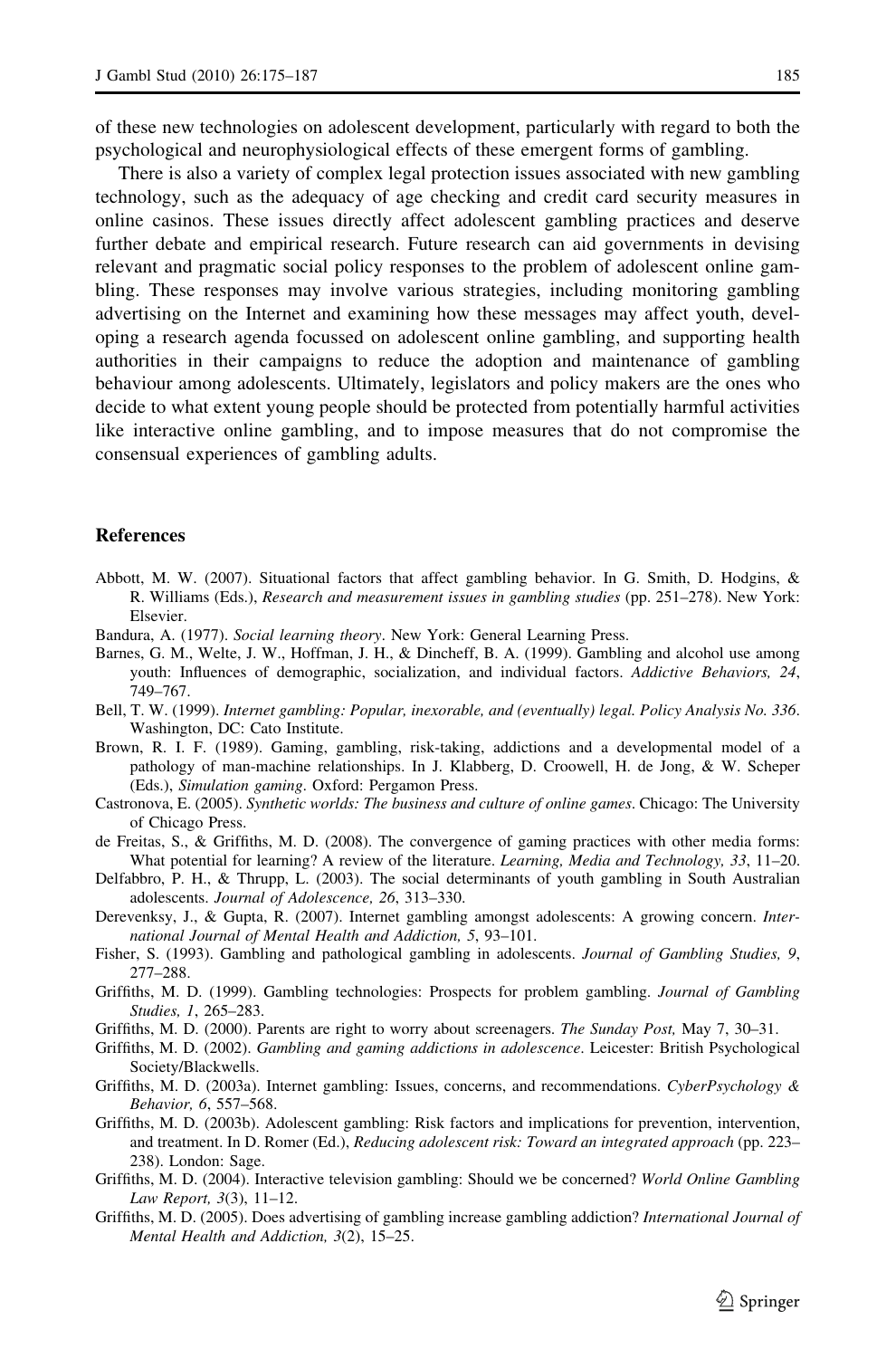- <span id="page-11-0"></span>Griffiths, M. D. (2006). Interactive television and gaming. World Online Gambling Law Report, 5(2), 12–13.
- Griffiths, M. D. (2007a). Mobile phone gambling. In D. Taniar (Ed.), *Encyclopedia of mobile computing &* commerce (pp. 553–556). Pennsylvania: Information Science Reference.
- Griffiths, M. D. (2007b). Interactive television quizzes as gambling: A cause for concern? Journal of Gambling Issues, 20, 269–276.
- Griffiths, M. D. (2008a). Convergence of gambling and gaming: Implications. World Online Gambling Law Report, 2, 37–42.
- Griffiths, M. D. (2008b). Online 'penny auction' sites: Regulation needed. E-Finance & Payments Law & Policy, 2(12), 14–16.
- Griffiths, M. D. (2009). Gambling in Great Britain. In G. Meyer, T. Hayer, & M. D. Griffiths (Eds.), Problem gaming in Europe: Challenges, prevention, and interventions (pp. 103–121). New York: Springer.
- Griffiths, M. D., Davies, M. N. O., & Chappell, D. (2004). Online computer gaming: A comparison of adolescent and adult gamers. Journal of Adolescence, 27, 87–96.
- Griffiths, M. D., & Parke, J. (2002). The social impact of internet gambling. Social Science Computer Review, 3, 312–320.
- Griffiths, M. D., & Parke, J. (2009). Adolescent gambling on the Internet: A review. International Journal of Adolescent Medicine and Health (in press).
- Griffiths, M. D., & Sutherland, I. (1998). Adolescent gambling and drug use. Journal of Community and Applied Social Psychology, 8, 423–427.
- Griffiths, M. D., Wardle, J., Orford, J., Sproston, K., & Erens, B. (2009). Socio-demographic correlates of internet gambling: findings from the 2007 British Gambling Prevalence Survey. CyberPsychology and Behavior, 12, 199–202.
- Griffiths, M. D., & Wood, R. T. A. (2000). Risk factors in adolescence: The case of gambling, videogame playing, and the Internet. Journal of Gambling Studies, 16, 199–225.
- Griffiths, M. D., & Wood, R. T. A. (2001). The psychology of lottery gambling. International Gambling Studies, 1, 27–44.
- Griffiths, M. D., & Wood, R. T. A. (2007). Adolescent Internet gambling: Preliminary results of a national survey. Education and Health, 25, 23–27.
- Gupta, R., & Derevenksy, J. (1998). Adolescent gambling behavior: A prevalence study and examination of the correlates associated with problem gambling. Journal of Gambling Studies, 14, 319–345.
- Gupta, R., & Derevensky, J. (2008). A treatment approach for adolescents with gambling problems. In M. Zangeneh, A. Blaszczynski, & N. Turner (Eds.), In the pursuit of winning. New York: Springer.
- Hardoon, K. K., & Derevenksy, J. (2002). Child and adolescent gambling behavior: Current knowledge. Clinical Child Psychology and Psychiatry, 7, 263–281.
- Hardoon, K. K., & Derevensky, J. L. (2001). Social influences involved in children's gambling behavior. Journal of Gambling Studies, 17, 191–215.
- Harper, A. (2007). Pay-per-kill shooters combine online gambling with gaming. The Guardian (Technology Supplement), November 22, 3.
- Ipsos MORI. (2009). British Survey of Children, the National Lottery and Gambling 2008–09: Report of a quantitative survey. London: National Lottery Commission.
- Jackson, A. C., Dowling, N., Thomas, S. A., Bond, L., & Patton, G. (2008). Adolescent gambling behaviour and attitudes: A prevalence study and correlates in an Australian population. International Journal of Mental Health and Addiction, 6, 325–352.
- Jacobs, D. F. (1986). A general theory of addictions: A new theoretical model. Journal of Gambling Behavior, 2, 15–31.
- Jacobs, D. F., Marston, A. R., Singer, R. D., Widaman, K., Little, T., & Veizades, J. (1989). Children of problem gamblers. Journal of Gambling Behavior, 5, 261–268.
- Johansson, A., & Gotestam, K. G. (2004). Problems with computer games without monetary reward: Similarity to pathological gambling. Psychological Reports, 95, 641–650.
- Ladouceur, R., & Mireault, C. (1988). Gambling behaviors among high school students in the Quebec area. Journal of Gambling Behavior, 4, 3–12.
- Ladouceur, R., Vitaro, F., Cote, M. A., & Dumont, M. (2001, June). Parents' attitudes, knowledge, and behavior towards gambling. Paper presented at the Annual meeting of the National Council on Problem Gambling, Seattle, WA.
- Lesieur, H. R., & Rosenthal, R. J. (1991). Pathological gambling: A review of the literature (prepared for the American Psychiatric Association Task Force on DSM-IV Committee on disorders of impulse control not elsewhere classified). Journal of Gambling Studies, 7, 5–39.
- McBride, J., & Derevensky, J. (2009). Internet gambling behaviour in a sample of online gamblers. International Journal of Mental Health and Addiction, 7, 149–167.